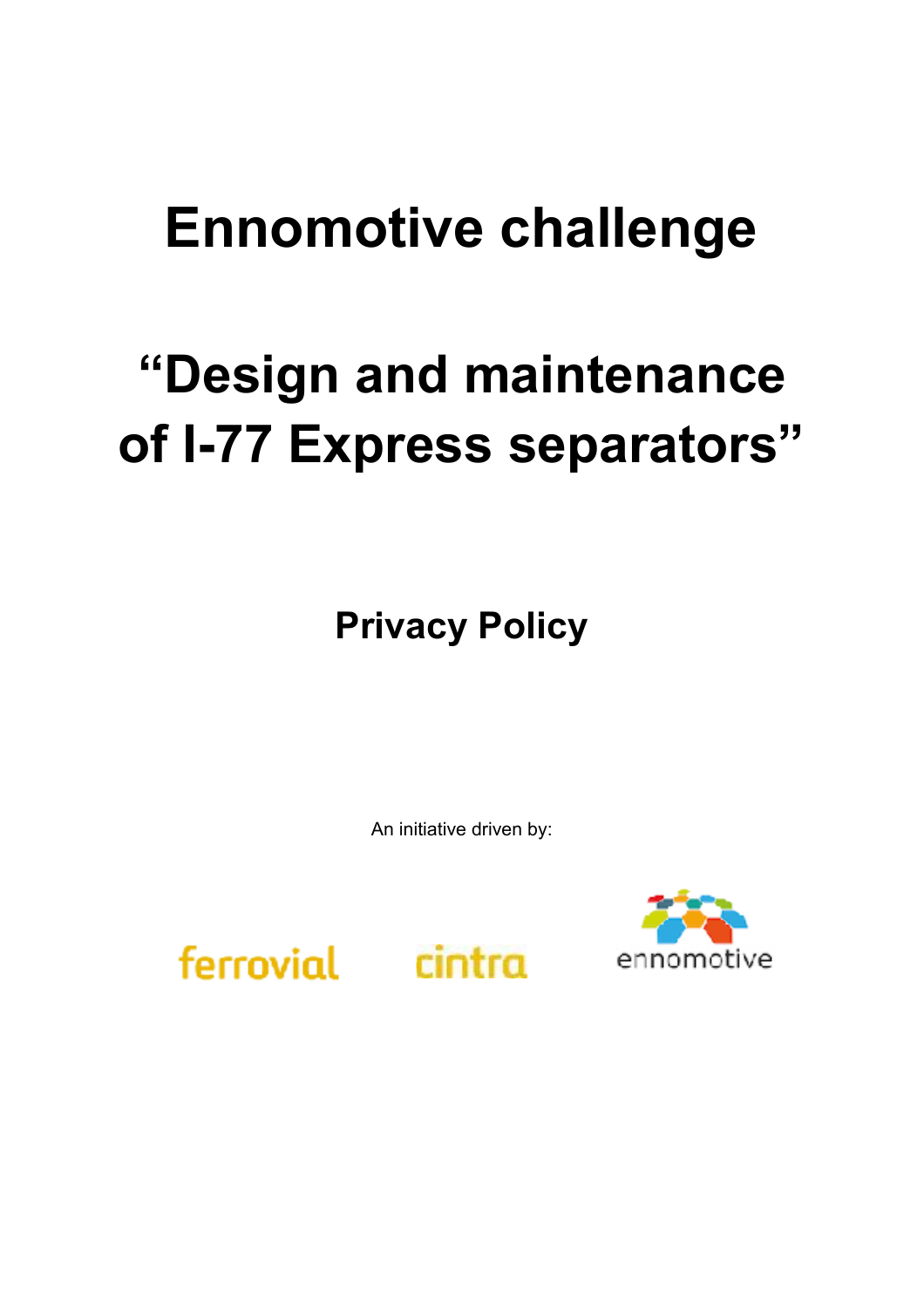### **14. Privacy Policy**

In compliance with the provisions of current legislation on personal data protection, participants in this promotion are informed of the following aspects concerning privacy and data protection.

#### **Who is responsible for the processing of your personal data?**

The personal data controller is FERROVIAL CORPORACIÓN, S.A., with fiscal identification number A-85959484 and registered office in c/ Príncipe de Vergara 135, 28002, Madrid (hereinafter THE COMPANY).

THE COMPANY has formally assigned a Personal Data Protection Delegate and has enabled the following communication channel: [dpd@ferrovial.com](mailto:dpd@ferrovial.com)

#### **How do we obtain your personal data?**

To respond properly to this question, we must make a distinction between:

- a) Personal data sources
	- The data provided by the participant within the relationship he has established with THE COMPANY, by participating in this program.
	- Data coming from the management, maintenance and development of the established relationship.
- b) Types of personal data treated by THE COMPANY.
	- Identification and contact data.
	- Academic and professional data
	- Image

#### **What is the purpose of your personal data treatment?**

THE COMPANY processes your personal data for the purposes listed below:

- Management of the program and your participation in it.
- Verifying the absence of fraudulent actions or participations, or the ones contrary to the Terms and Conditions that regulate this program.
- Compliance with the legal and / or fiscal obligations that may correspond to THE COMPANY as the organizer of this program.
- Communication and dissemination of the finalists' event, as well as the winners of the program

#### **Which are the legal grounds for processing of your personal data by THE COMPANY?**

The legal grounds for the processing of your data is based on your consent, as well as on the development of the established relationship.

By registering as a participant in the program and accepting the Terms and Conditions, you consent to the processing of your data in relation to the purposes that make it possible to manage your participation in the program carried out by THE COMPANY.

Finally, we inform you that THE COMPANY will also process your data for the fulfilment of legal obligations that it may have as the organizer of the promotion.

#### **What personal information you should provide?**

In order to participate and apply as a participant in the program, you will need to provide at least the data marked as mandatory in order to manage your participation in the program. In case you do not provide at least those data, your participation in the program cannot be processed.

In addition, if you are selected as a finalist, we can treat your image in the context of dissemination, retransmission or communication of the event and its outcome.

#### **What you must guarantee when providing your personal data?**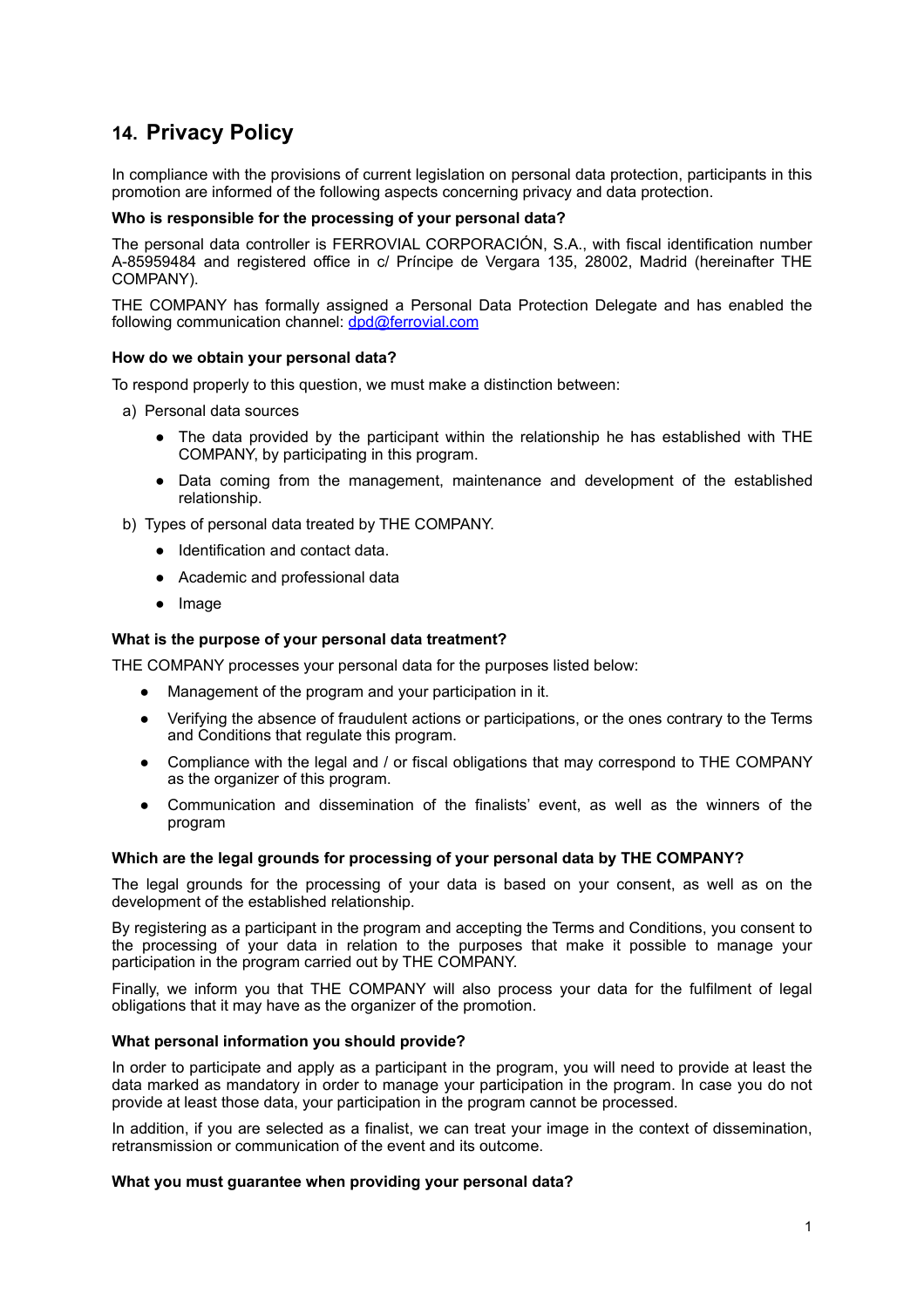When providing your data, you must guarantee that they are true, accurate, complete and up-to-date, and accept responsibility for any direct or indirect damage or harm that may be caused as a result of breach of such obligation.

In addition, by providing us with your data, you guarantee to be over 18 years of age, taking full responsibility for such statement.

#### **To which recipients will your personal data be communicated?**

The personal data processed by THE COMPANY for the purposes detailed above may be communicated to the following recipients depending on the legal grounds of the communication:

● Public Organizations and Administrations.

By virtue of the foregoing, the aforementioned data communications seek to guarantee the correct development of the relationship established between the interested party and THE COMPANY, as well as to comply with legal obligations that require the aforementioned communications.

#### **How long will we keep your data?**

The personal data will be kept, provided that you have not exercised your right of deletion, during the validity of the program and once it is finished, during the period necessary to comply with the applicable legal obligations.

You can request more information on the terms of personal data retention by THE COMPANY at: dpd@ferrovial.com

#### **How do we protect your personal data?**

In response to our concern to ensure the security and confidentiality of your data, we have adopted the security levels required for the protection of personal data and the technical means at your disposal have been installed to prevent loss, misuse, alteration, unauthorized access and theft of the personal data provided.

#### **What are your rights in relation to the treatment we make of your data?**

THE COMPANY informs you that you have the right to access your personal data and obtain confirmation on how such data is being treated. Likewise, you have the right to request the rectification of inaccurate data or, where appropriate, request its deletion when, among other reasons, the data is no longer necessary for the purposes that made necessary their collection by THE COMPANY.

In certain circumstances, you may request the limitation of the processing of your data, in which case THE COMPANY will only keep them for the exercise or defense of possible claims.

Likewise, also in certain circumstances, you may object to the processing of your personal data for the purpose reported by THE COMPANY. In that case, THE COMPANY will cease the processing of personal data, unless there are legitimate reasons, or to guarantee the exercise or defense of possible claims.

Finally, you may request the right of portability and obtain for yourself or another service provider certain information derived from the formalized relationship with THE COMPANY.

These rights may be exercised through the following channels:

- In written form to the address: c/Principe de Vergara 135, 28002, Madrid, for the attention of Personal Data Protection Delegate and including the reference "Data Protection".
- [dpd@ferrovial.com](mailto:dpd@ferrovial.com)

In both cases, it is required to prove the identity of the person exercising its rights, by sending a copy of his or her identification document, foreigner identification number (NIE), Passport or equivalent document, including a print or san of both sides.

THE COMPANY will provide you with the requested information within a maximum period of one month from the receipt of the request. This period may be extended for another two months if necessary, depending on the complexity and number of applications received.